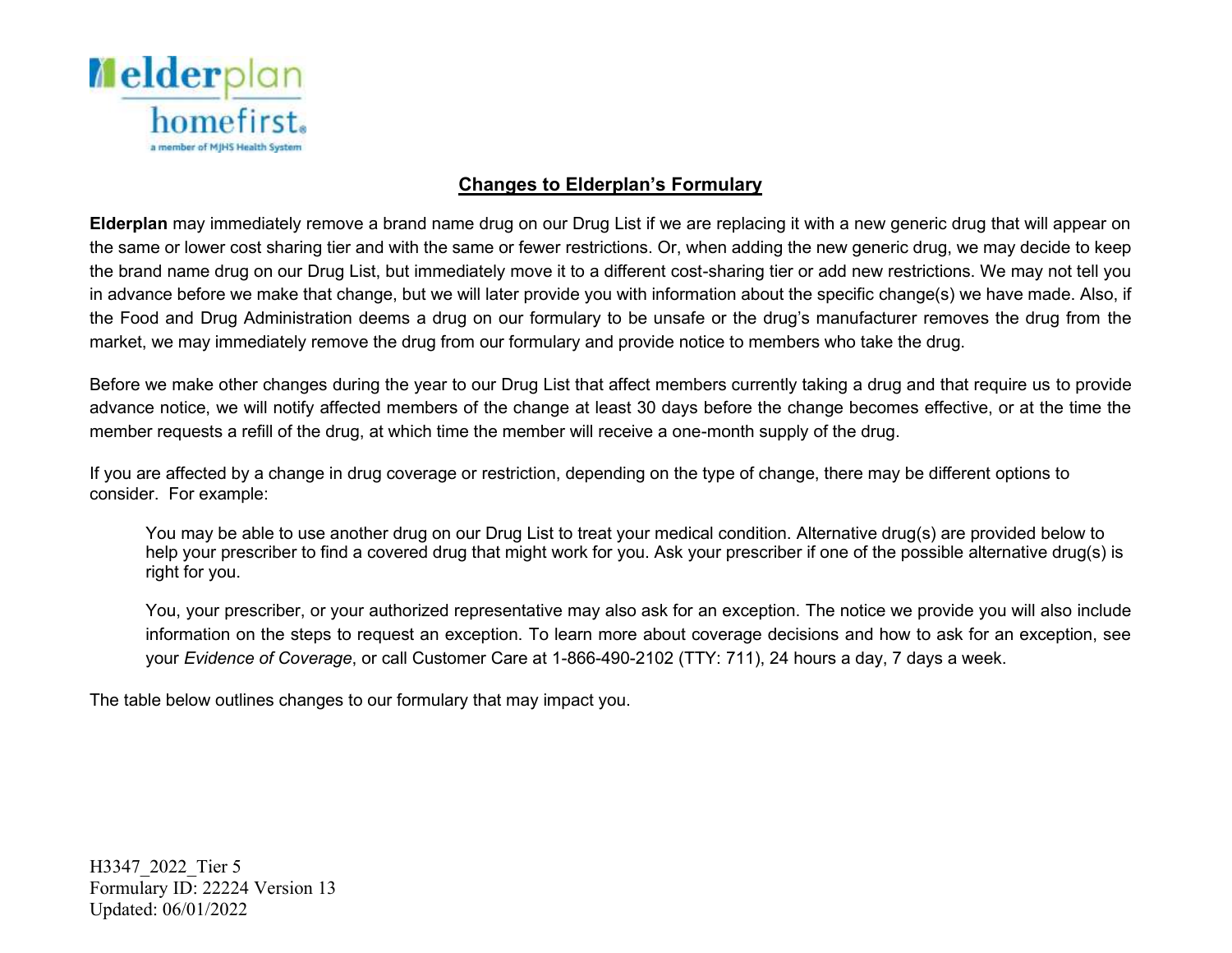

|                              |                                 |                                                              |                                                     | <b>Alternative</b><br>Drug(s) | <b>Effective</b> |
|------------------------------|---------------------------------|--------------------------------------------------------------|-----------------------------------------------------|-------------------------------|------------------|
| <b>Name of Affected Drug</b> | <b>Description of Change</b>    | <b>Reason for Change</b>                                     | <b>Alternative Drug(s) *</b>                        | Cost-                         | <b>Date</b>      |
|                              |                                 |                                                              |                                                     | <b>Sharing Tier</b>           |                  |
| AMINOSYN-PF INJ 7%           | Deletion Of Drug From Formulary | Medicare Will No Longer Cover                                | <b>TROPHAMINE INJ 10%</b>                           | Tier 4                        | 05/01/2022       |
|                              |                                 |                                                              |                                                     |                               |                  |
| <b>BEKYREE TAB</b>           | Deletion Of Drug From Formulary | <b>Manufacturer Discontinuation</b>                          | KARIVA TAB 28 DAY                                   | Tier 3                        | 02/01/2022       |
| <b>BYSTOLIC TAB</b>          | Deletion Of Drug From Formulary | Generic Available                                            | <b>NEBIVOLOL TAB</b>                                | Tier 4                        | 05/01/2022       |
| <b>CHANTIX PAK 1MG</b>       | Deletion Of Drug From Formulary | Generic Available                                            | <b>VARENICLINE TAB 1MG</b>                          | Tier 4                        | 05/01/2022       |
| <b>CHANTIX TAB</b>           | Deletion Of Drug From Formulary | Generic Available                                            | <b>VARENICLINE TAB</b>                              | Tier 4                        | 05/01/2022       |
| CYCLAFEM TAB 1/35            | Deletion Of Drug From Formulary | Manufacturer Discontinuation                                 | NORTREL TAB 1/35                                    | Tier 2                        | 02/01/2022       |
| CYCLAFEM TAB 7/7/7           | Deletion Of Drug From Formulary | Manufacturer Discontinuation                                 | NORTREL TAB 7/7/7                                   | Tier 2                        | 02/01/2022       |
| DEXILANT CAP DR              | Deletion Of Drug From Formulary | Generic Available                                            | DEXLANSOPRAZOLE CAP DR                              | Tier 4                        | 08/01/2022       |
| DUREZOL EMU 0.05%            | Deletion Of Drug From Formulary | Generic Available                                            | DIFLUPREDNATE EMU 0.05%                             | Tier 3                        | 05/01/2022       |
| <b>FARYDAK CAP</b>           | Deletion Of Drug From Formulary | Manufacturer Discontinuation                                 | <b>XPOVIO PAK</b>                                   | Tier 5                        | 06/01/2022       |
| <b>FAYOSIM TAB</b>           | Deletion Of Drug From Formulary | Manufacturer Discontinuation                                 | <b>RIVELSA TAB</b>                                  | Tier 3                        | 02/01/2022       |
| FREAMINE HBC INJ 6.9%        | Deletion Of Drug From Formulary | <b>Manufacturer Discontinuation</b>                          | FREAMINE III INJ 10%                                | Tier 4                        | 01/01/2022       |
| <b>INTELENCE TAB 100MG</b>   | Deletion Of Drug From Formulary | Generic Available                                            | <b>ETRAVIRINE TAB 100MG</b>                         | Tier 5                        | 01/01/2022       |
| <b>INTELENCE TAB 200MG</b>   | Deletion Of Drug From Formulary | Generic Available                                            | ETRAVIRINE TAB 200MG                                | Tier 5                        | 01/01/2022       |
| <b>IVERMECTIN TAB 3MG</b>    | Prior Authorization Added**     | PA Added To Ensure Use Is For A Part<br>D Covered Indication | Consult Your Health Care Provider                   |                               | 03/01/2022       |
| KALETRA TAB 100-25MG         | Deletion Of Drug From Formulary | Generic Available                                            | LOPINAVIR-RITONAVIR TAB 100-25 MG                   | Tier 4                        | 01/01/2022       |
| KALETRA TAB 200-50MG         | Deletion Of Drug From Formulary | Generic Available                                            | LOPINAVIR-RITONAVIR TAB 200-50 MG                   | Tier 5                        | 01/01/2022       |
| MIBELAS 24 CHEW FE           | Deletion Of Drug From Formulary | <b>Manufacturer Discontinuation</b>                          | NORETHINDRONE ACE-ETH ESTRADIOL-FE                  | Tier 4                        | 02/01/2022       |
| MINITRAN TD PATCH            | Deletion Of Drug From Formulary | Manufacturer Discontinuation                                 | CHEW TAB 1 MG-20 MCG (24)<br>NITROGLYCERIN TD PATCH | Tier 3                        | 02/01/2022       |
| MONDOXYNE NL CAP 100MG       | Deletion Of Drug From Formulary | <b>Manufacturer Discontinuation</b>                          | DOXYCYCLINE MONOHYDRATE CAP 100 MG                  | Tier 2                        | 02/01/2022       |
| <b>NARCAN SPR</b>            | Deletion Of Drug From Formulary | Generic Available                                            | <b>NALOXONE HCL SPR</b>                             | Tier 3                        | 05/01/2022       |
| <b>SUTENT CAP</b>            | Deletion Of Drug From Formulary | Generic Available                                            | <b>SUNITINIB CAP</b>                                | Tier 5                        | 01/01/2022       |

H3347\_2022\_Tier 5 Formulary ID: 22224 Version 13 Updated: 06/01/2022